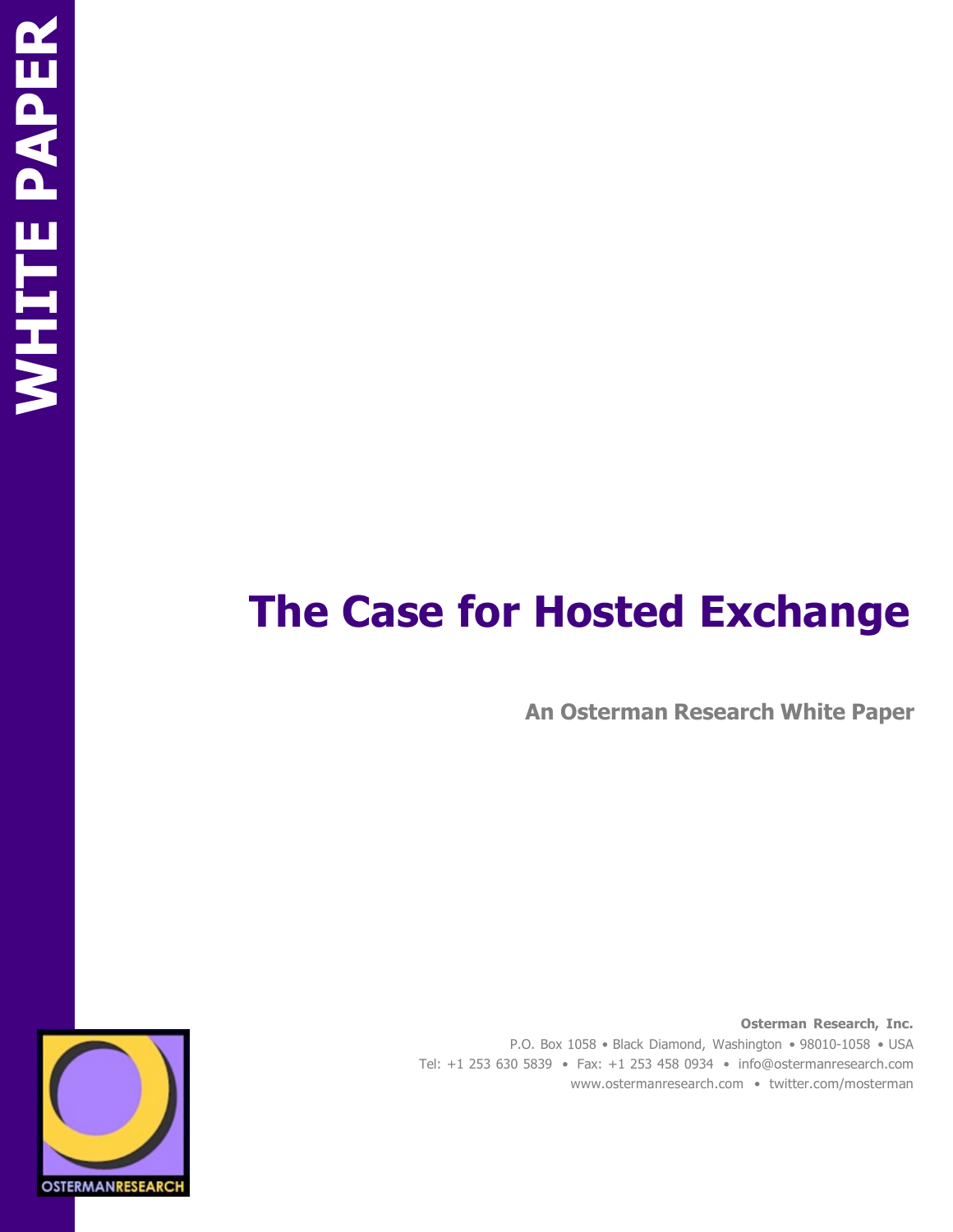# **EXECUTIVE SUMMARY**

#### **OVERVIEW**

Email is absolutely critical to those who use it. For example:

- An Osterman Research survey found that users spend roughly 2.5 hours per day working in their email system and send or receive a total of 110 emails on a typical workday.
- The same survey found that 42% of email users are employing email more now than they were 12 months ago despite the increasing use of collaboration, social media and other tools.
- Osterman Research estimates that the worldwide installed base for Microsoft Exchange is 180 million users<sup>2</sup>, making it the leading business-grade messaging system in use in terms of total number of seats.

Clearly, email is absolutely critical to users and the organizations that deploy it, and it is becoming more so over time.

#### **THE BOTTOM LINE**

Because email and messaging capabilities are so critical, they have in some respects become like a utility: like electricity, for example, email is so critical to the operation of any organization that it no longer provides any substantive competitive differentiation between companies. Like other utilities, then, the goal is to a) ensure that service remains available as close to 100% of the time as possible while b) simultaneously being provided as inexpensively as possible. For many organizations, managing email internally is a thing of the past, just like producing one's own electricity is a concept of the past.

A growing number of organizations are finding that the way to accomplish this is through the use of Microsoft Exchange as a hosted service, a model in which a remote third party provider manages all backend services for a flat monthly per user fee. The advantages of this approach for organizations that want to realize the benefits of Exchange are that uptime of the Exchange infrastructure can be very high and the cost of managing Exchange can be reduced significantly – typically more than 50% compared to on-premises management, as shown in the following table. Further, the use of a hosted Exchange service allows an in-house IT staff to be deployed to other projects that will provide more value to the organization as a whole.

**Figure 1**

**Monthly, Three-Year Cost of Ownership per Seat for Hosted and On-Premises Microsoft Exchange**

| <b>DELIVERY MODELS</b>                          | <b>10</b><br><b>Users</b> | 100<br><b>Users</b> | 1,000<br><b>Users</b> |
|-------------------------------------------------|---------------------------|---------------------|-----------------------|
| On-premises                                     | \$389.78                  | \$37.29             | \$20.72               |
| Hosted                                          | \$27.00                   | \$12.25             | \$9.85                |
| \$ SAVINGS FROM USING HOSTED<br><b>EXCHANGE</b> | \$362.78                  | \$25.04             | \$10.87               |
| % SAVINGS FROM USING HOSTED<br><b>EXCHANGE</b>  | 93%                       | 67%                 | 52%                   |

*Because email and messaging capabilities are so critical, they have in some respects become like a utility.*

<sup>&</sup>lt;sup>1</sup> Results of a Survey With Email Users: Osterman Research, Inc.

<sup>&</sup>lt;sup>2</sup> Source: Osterman Research interviews and estimates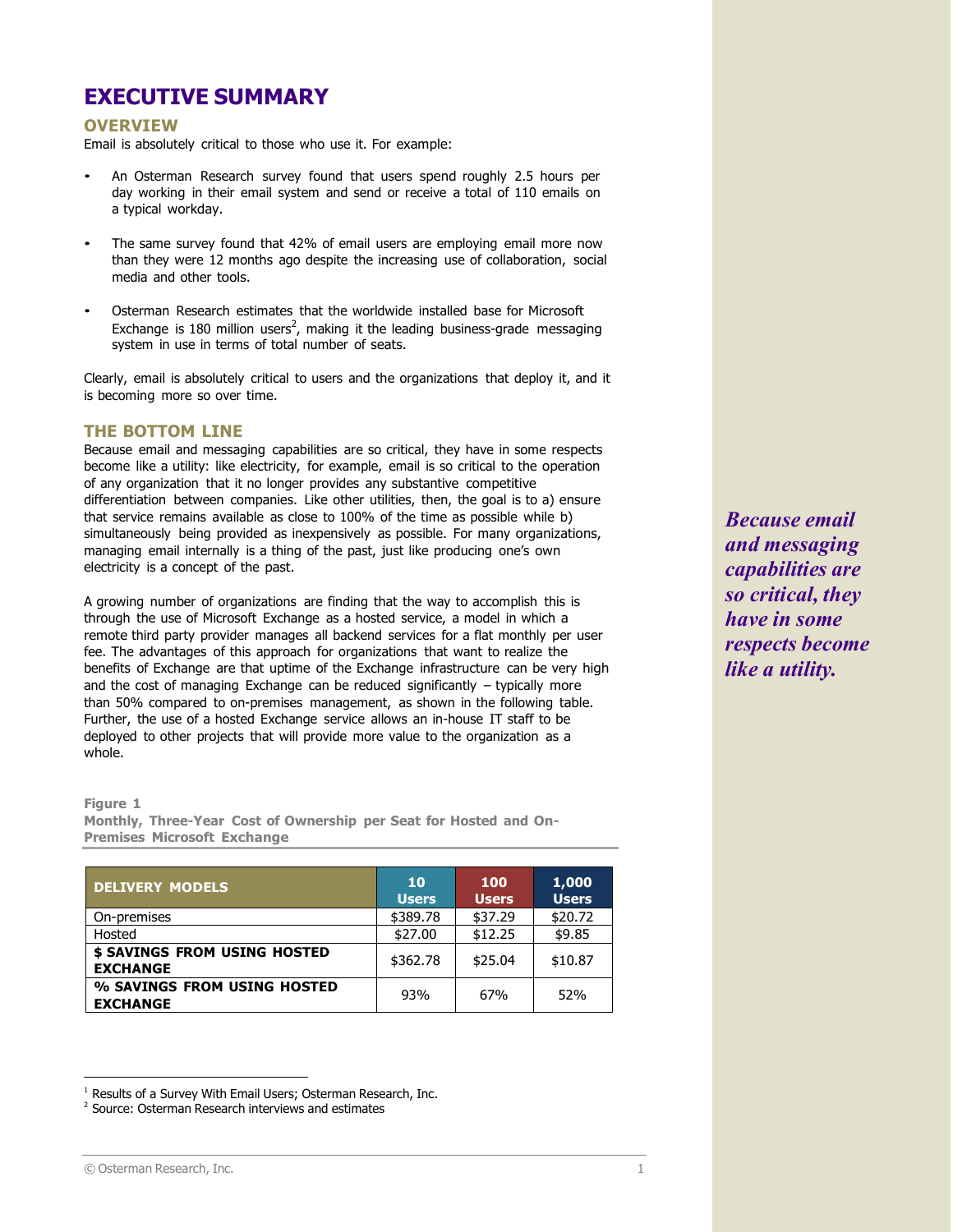#### **ABOUT THIS WHITE PAPER**

This white paper discusses the benefits of the hosted model for managing Exchange. It also lays out the detailed costs of managing a hosted versus an on-premises Exchange environment.

# **WHAT IS HOSTED EXCHANGE?**

Microsoft Exchange Server is the leading business-grade messaging system employed in North America and is currently used by 180 million people worldwide. Exchange offers a number of capabilities, including email, calendaring, task management, address lists, and access to shared document repositories, and other functions. Exchange was originally introduced in June 1996 and has been upgraded several times since to include additional and enhanced features. It is now a mature product.

#### **ENTER HOSTED EXCHANGE**

Hosted Exchange has been offered for several years by a large and growing number of providers around the world. There are a large number of hosted Exchange services worldwide, although these vendors vary widely in terms of their capabilities, the number of users they support, the ancillary services they provide, their pricing, etc. There are currently several million users of hosted Exchange and Office 365 worldwide.

#### **WHO IS THE IDEAL CANDIDATE FOR HOSTED EXCHANGE?**

There is a perception that hosted Exchange is intended only for small businesses, while on-premises Exchange is better suited to mid-sized and large organizations. While this has been the conventional wisdom for some time, and while smaller organizations can realize the most significant per-seat savings from the use of hosted Exchange, larger organizations are realizing the benefits of migrating to a hosted Exchange model.

# **BENEFITS FOR IT**

#### **WHAT BENEFITS CAN YOU EXPECT?**

Why should your organization consider migrating to hosted Exchange? There are a number of important reasons to consider doing so that are focused on direct costs, opportunity costs, security and other benefits, as discussed below.

#### **LOWER COSTS**

Many decision makers believe that an internally managed Exchange deployment is less expensive to deploy and operate than hosted Exchange. While in some cases that perception is accurate, very often it is not. Osterman Research's cost models have demonstrated that an on-premises, 100-seat Exchange deployment costs nearly \$60 per seat per month over a three-year system lifetime, while a 1,000-seat deployment costs just over \$44 per seat per month<sup>3</sup>. Given that hosted Exchange offerings are priced substantially less than this, the direct cost savings from using hosted Exchange are substantial. It is also important to note that leading providers of hosted Exchange include the licensing costs as part of their service, further reducing the cost of hosted compared to on-premises Exchange.

#### **MORE PREDICTABLE COSTS**

Further, a hosted Exchange deployment provides more predictable costs than onpremises deployments because the cost per seat is fixed over the lifetime of the contract with the hosting provider. This predictability of costs manifests itself in two important ways:

*A hosted Exchange deployment provides more predictable costs than on-premises deployments because the cost per seat is fixed over the lifetime of the contract with the hosting provider.*

<sup>&</sup>lt;sup>3</sup> These costs include IT labor to manage the Exchange infrastructure.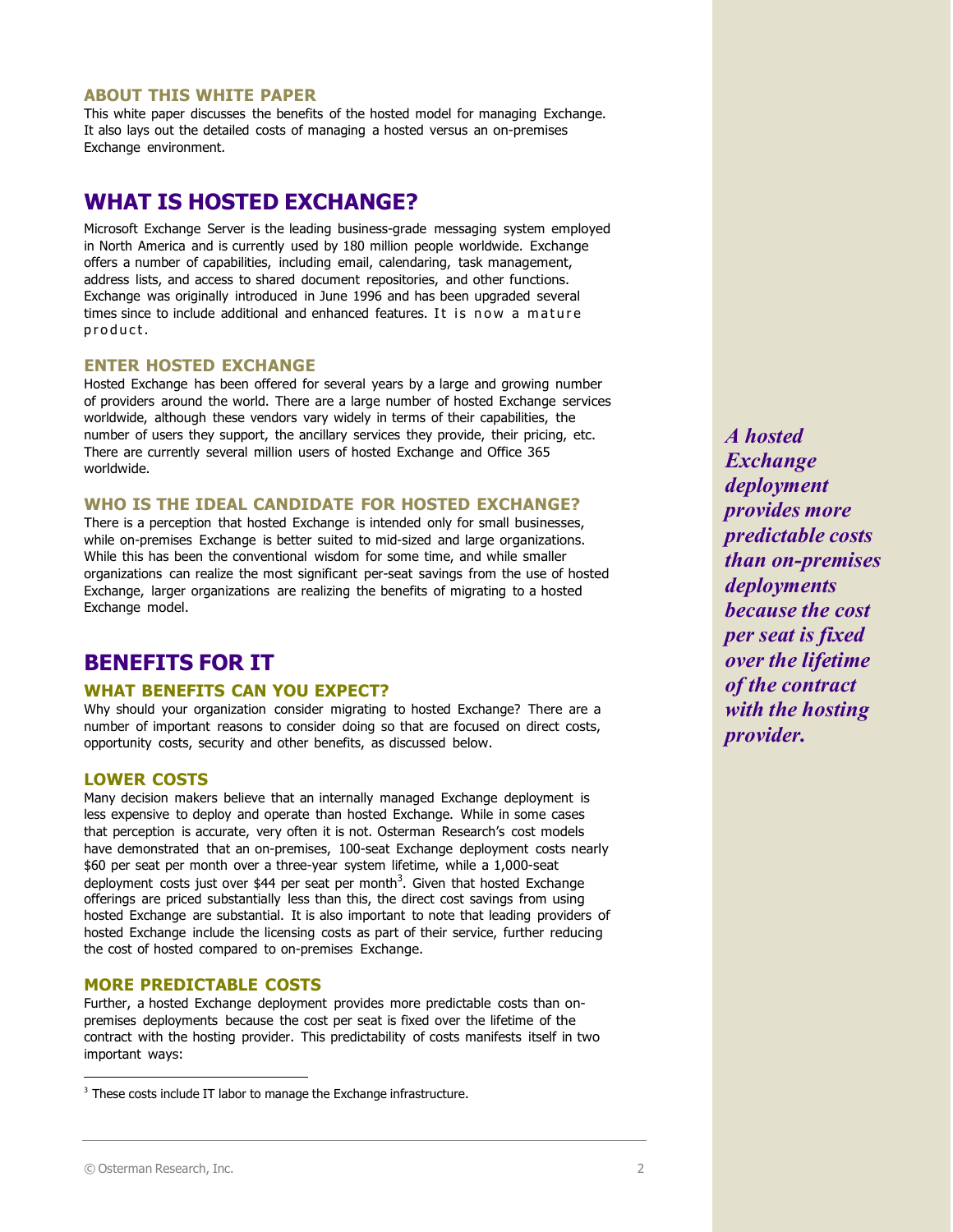- Unforeseen problems can create additional costs for an on-premises deployment, including natural disasters, power outages, moves to new facilities and other events that can add to the cost of managing on-premises Exchange in a somewhat unpredictable manner.
- An organization that continually adds users will, at some point, reach the maximum number of users that its infrastructure will support and will then have to add servers and other infrastructure to support new users. This creates a step function in the total cost of ownership for an Exchange environment can drive up the cost of Exchange management dramatically.

#### **REDUCED OPPORTUNITY COSTS**

Among the more important issues that any organization should consider is that of the opportunity cost of IT staff members or, in smaller organizations, individuals who are charged with maintaining on-premises systems. Most decision makers understand that finding and retaining qualified IT staff is not particularly easy. As a result, inhouse IT staff members should be used in a manner that allows them to provide maximum benefit to their employer, while also giving them a satisfying work experience that will motivate them not to go elsewhere. Using hosted Exchange frees IT staff members from the requirement to constantly monitor the servers to ensure continuous uptime, freeing them for work that is not only more interesting to them, but also more compelling for the business.

With hosted Exchange, IT staff can be deployed on projects that offer more competitive value to the organization and can also result in greater IT job satisfaction. For example, if an IT staff member can manage a messaging capability very well, he or she provides some level of value to the organization. However, if the same staff member spent the same amount of time implementing new CRM capabilities that could convert a higher proportion of prospects into customers, it is very likely that much greater value could be realized from the same level of effort.

#### **ACCESS TO EXCHANGE EXPERTISE**

Although Exchange is an easy system for users to employ, it is not a simple system to manage internally. It requires expertise in a number of areas, particularly when deploying a new version of the system, it requires expertise in each of the several server roles that comprise the Exchange platform, and it requires expertise in various other technologies that are integral to the Exchange ecosystem. The cost to develop this expertise can be high and, for smaller organizations, often prohibitive. In contrast, the use of a hosted Exchange provider can offer access to well-trained technical support staff that are available on a 24x7 basis that can typically resolve problems quickly and with minimum expertise from their customers.

The service aspect of hosted Exchange should not be overlooked when considering a provider of the service. Because few companies operate on an 8-to-5, Monday through Friday schedule, it is just as critical to have access to Exchange expertise at 11:00pm on a Saturday night as it is during normal business hours. This allows users to have their issues resolved in a timely manner without the cost and burden of maintaining in-house staff to manage a help desk, etc. In short, a specialist will virtually always offer better service and support when resolving Exchange-related problems.

#### **ROBUST BUSINESS CONTINUITY AND DATA BACKUP**

One of the more compelling benefits of hosted Exchange is the fact that a third party is managing the entire backend infrastructure, thereby minimizing the impact of major and minor services outages and the ensuing loss of email that can impact any business. For example, a hurricane or tornado can knock on-premises systems out for days or even weeks, while less serious problems like power outages or storms can bring down messaging capabilities for hours or even a few days. While these events can also impact providers of hosted Exchange services, leading providers will back up their customers' email, allowing uninterrupted receipt of email for customers until

*With hosted Exchange, IT staff can be deployed on projects that offer more competitive value to the organization and can also result in greater IT job satisfaction.*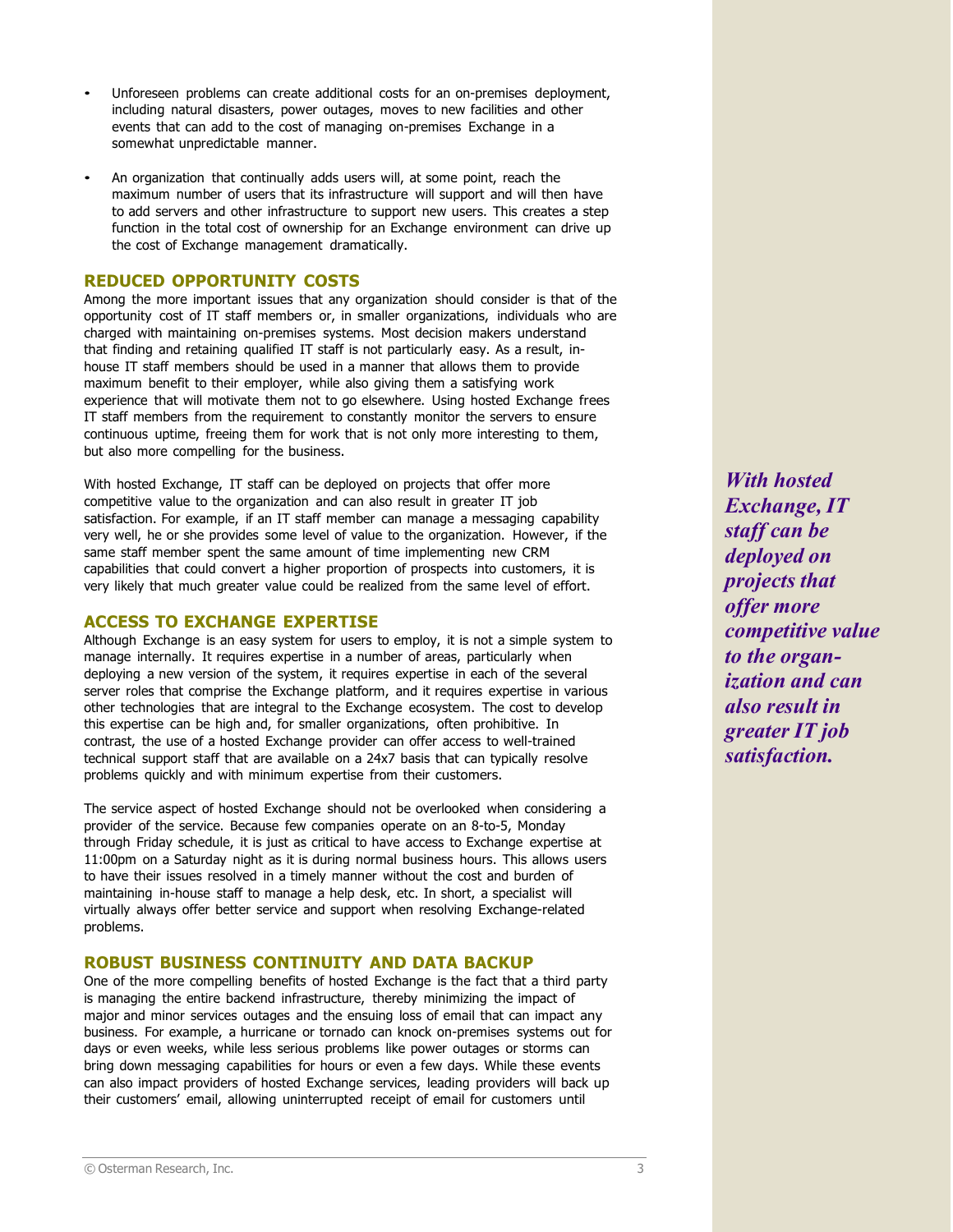they can come back online. This is something that a non-technical staff member or senior executive can do.

Further, in the event that a customer's facilities are made unavailable for any length of time, employees can still access their hosted Exchange accounts from anywhere using a Web browser, a mobile device or a copy of Outlook or Entourage on their home computer.

#### **RAPID DEPLOYMENT AND SCALING**

One of the chief benefits of hosted Exchange is the speed with which email services can be deployed. For example, deploying hosted Exchange typically requires little more than the modification of an MX record and possibly a change in the configuration of local email clients. Adding new users to an existing hosted Exchange deployment normally requires just some simple modifications in a Web-based administration tool. This makes it easy to add or eliminate small numbers of users, or even entire business operations, which is particularly important when integrating merged or acquired companies into an Exchange infrastructure.

#### **DEPLOYMENT FLEXIBLITY**

A hosted Exchange capability allows organizations to be more flexible in the way that they deploy email to their employees. For example, a company may opt to manage Exchange in-house for its corporate headquarters, but provide hosted Exchange to each of its field offices that do not have an in-house IT staff. This allows the organization to provide highly available messaging services that provide a consistent user experience across the entire organization, but at much lower cost than if the IT staff was used to manage the satellite offices.

## **RELATIVELY PAINLESS MIGRATION TO NEW EXCHANGE VERSIONS**

Migrating from one version of Exchange to another is just that – a migration, not an upgrade. Because Exchange does not allow an in-place upgrade to a new version, the cost of migration can be very high and even prohibitive for smaller organizations. Using a hosted Exchange provider, on the other hand, minimizes or even eliminates the cost of migration, since some providers will migrate their customers to a new version at no charge. Not only does this minimize the IT pain and the time required to migrate, not to mention the potential for downtime in the system, but it also dramatically reduces the overall cost of Exchange management over the long term.

#### **MINIMIZING THE IMPACT ON THE INTERNAL NETWORK** Another

important benefit of hosted Exchange is that much of the network traffic that would normally take place with an on-premises deployment of Exchange is transferred to the hosting provider. For example, a hosted Exchange provider that also offers anti-virus and anti-spam filtering will eliminate 75% or more of the email that would normally come into the network as spam, only to be quarantined and eventually discarded by end users. This saves significantly on both bandwidth and storage, costs that are growing exponentially and unpredictably in smaller organizations.

#### **ROBUST PHYSICAL SECURITY**

Virtually all leading hosted Exchange providers operate very secure physical facilities that include video surveillance capabilities, multiple employee access points using multi-factor authentication, tracking and monitoring tools and other capabilities that protect their customers' data from being compromised. In most cases, the security provided by hosted Exchange providers exceeds the security that their customers could afford to deploy.

Measures, such as SOC 2 audits or WebTrust certification, can provide an extra level of assurance for customers. SOC 2 Type II, for example, is a set of professional auditing standards that assesses the internal controls that a provider uses, as well as *One of the chief benefits of hosted Exchange is the speed with which email services can be deployed.*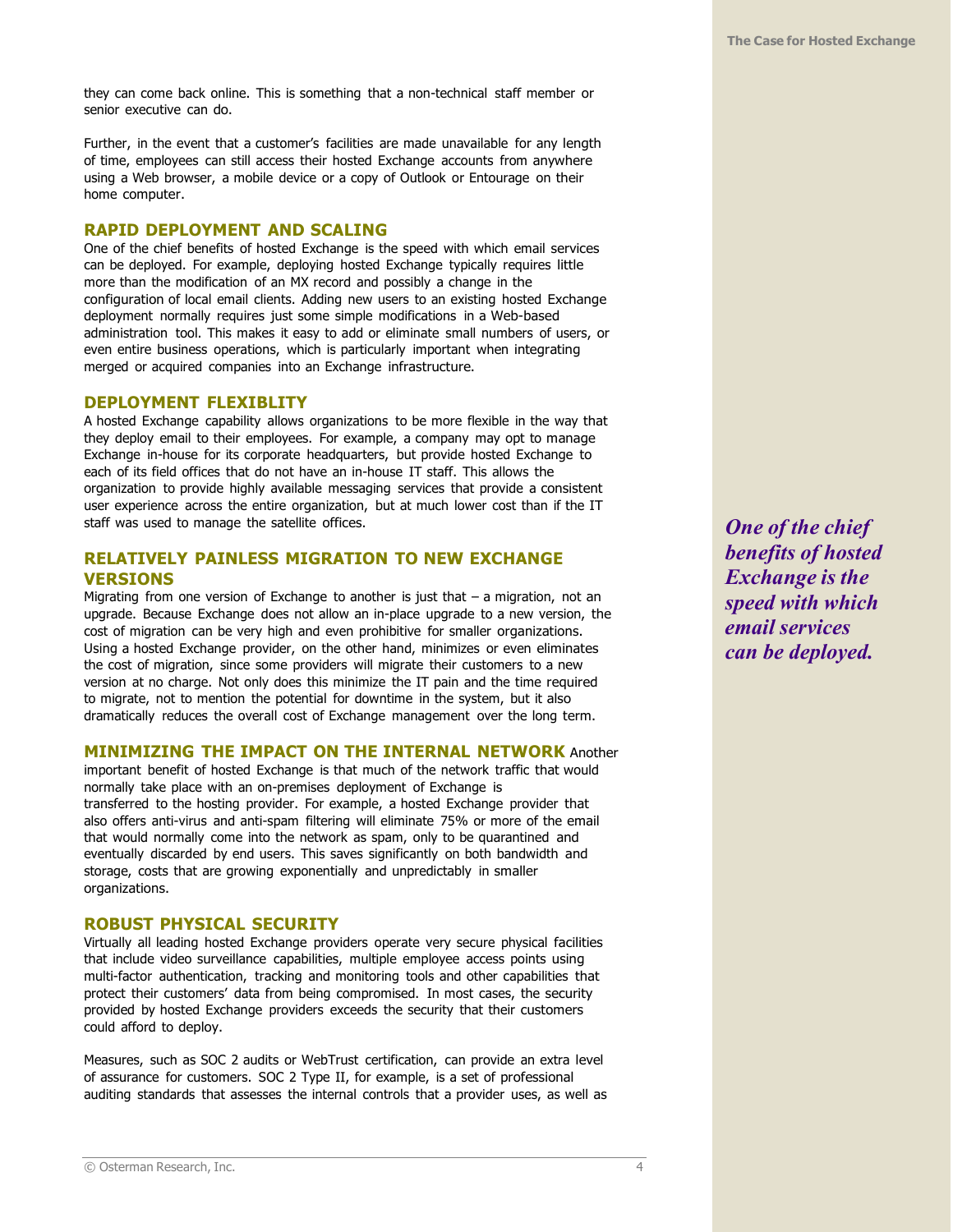the auditor's opinion on the effectiveness of these controls. These are measured across five primary "trust principles" for security, availability, processing integrity, confidentiality and privacy. It's important to review content for all five areas for a cloud provider.

## **THE ABILITY TO FOCUS ON CORE BUSINESS PROCESSES**

The use of hosted Exchange allows an organization to focus more on its core business processes rather than devoting resources to managing its Exchange infrastructure. While many IT decision makers believe that managing messaging capabilities is part of their core competency, that is really not the case in most organizations. Letting a hosted Exchange provider manage key messaging capabilities is most often a better use of IT staff members' time, as discussed above.

#### **THE ABILITY TO DEPLOY A HYBRID SOLUTION**

Many organizations will want to maintain at least some part of their Exchange infrastructure in-house. The use of a hosted Exchange provider allows this sort of hybrid solution. For example a corporate headquarters with thousands of users could have Exchange deployed in-house, while remote offices that do not have dedicated IT staff or specialized Exchange expertise could use a hosted solution. This permits all users in the company to have the same experience with Outlook or Entourage and with their mobile devices, while at the same time driving down the cost and complexity of managing Exchange.

Another variant of the hybrid approach can be to offer hosted Exchange for some users and a less feature-rich email offering for other users whose needs are not as sophisticated. For example, an organization could deploy hosted Exchange for office workers while deploying an email-only, non-Exchange solution for workers behind retail counter or on a factory floor.

# **BENEFITS FOR END USERS**

#### **BENEFITS FOR END USERS**

While IT can benefit significantly from a hosted Exchange deployment, so can end users. Among the many user benefits associated with the use of hosted Exchange are those discussed below.

#### **A VARIETY OF ACCESS OPTIONS**

A hosted Exchange account can be accessed via Microsoft Outlook on Windows, Microsoft Outlook on the Mac, and from any leading Web browser, including Apple Safari. This permits users to access their email, calendar, tasks, address lists, Exchange public folders and other content and data sources from virtually any desktop, laptop, netbook or other platform. In addition, an Exchange account can also be accessed from any POP or IMAP client, including Zimbra Desktop.

#### **WINDOWS AND MAC SUPPORT**

While Apple Mail, the mail client that comes with Mac OS X, has allowed users to access Exchange for many years as a POP or IMAP client, Snow Leopard, introduced in August 2009, began Apple's full support for Exchange. Exchange support is also built into iCal, the default Mac calendaring application; and Address Book, all of which come standard on a Mac. While lacking some of the features of Entourage, Mail, iCal and Address Book provide robust and native functionality for hosted Exchange users.

#### **MOBILE ACCESS**

In addition to a variety of desktop and browser-based platforms, a hosted Exchange account can also be accessed using Windows Mobile, which is currently supported by the majority of mid-sized and large organizations; as well as BlackBerry devices and iPhones, among other platforms. This is a critical issue, since a large and growing number of email users consider their mobile platform to be a critical component of their email access – for some users, it is their primary email platform after hours.

*While IT can benefit significantly from a hosted Exchange deployment, so can end users.*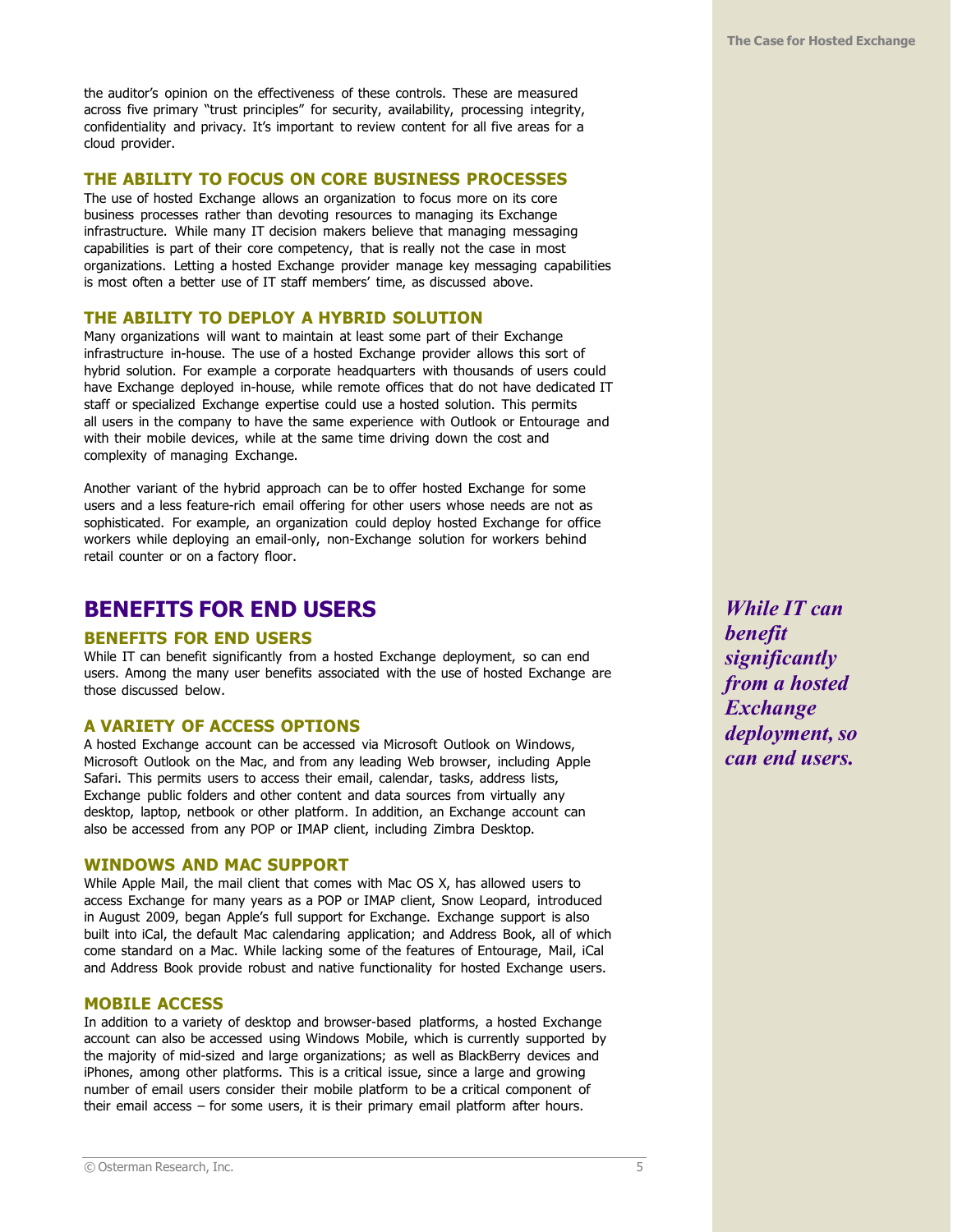Also, in the context of mobility, for organizations that employ BlackBerry devices a hosted solution can provide further cost savings, since it eliminates the need to manage a BlackBerry Enterprise Server infrastructure on-premises.

#### **SYNCHRONIZATION ACROSS ALL PLATFORMS**

One of the key benefits of hosted Exchange is that users who create content in Exchange will see it automatically synchronize across all of their access devices. For example:

- A user can create an appointment in Microsoft Outlook on their desktop and it will appear very shortly thereafter on their Windows Mobile device.
- An email can be created using Outlook Web Access on a laptop and then appear in the Sent Items folder in Outlook on their desktop at home.

## **SUPPORT FOR "BIG M" MOBILITY**

Mobility in the context of being able to access email, calendars, etc. on mobile devices is important. However, "Big M" mobility  $-$  the ability for individuals to work from any location on any device – is becoming more important as fewer workers have a permanent location assigned for their work. For example, a growing proportion of organizations allow employees to work from home and come into the office only when necessary, thus providing significant savings on facilities' leasing costs, power, HVAC and taxes.

Hosted Exchange is a key enabler of this capability because it allows workers to have access to their email, calendars, address lists, task management tools, etc. regardless of where they might be working – be it from home, a hotel room or a client's conference room. This can further add to the cost savings provided by a hosted Exchange deployment far beyond the IT-related savings that it provides.

# **COMPARING THE COST OF HOSTED VS. ON-PREMISES EXCHANGE**

As noted earlier, hosted Exchange can significantly reduce the per-seat cost of an Exchange environment. As shown in the following three tables for organizations of 10, 100 and 1,000 users, the cost of hosted Exchange is significantly lower than for an on-premises deployment of Exchange.

*One of the key benefits of hosted Exchange is that users who create content in Exchange will see it automatically synchronize across all of their access devices.*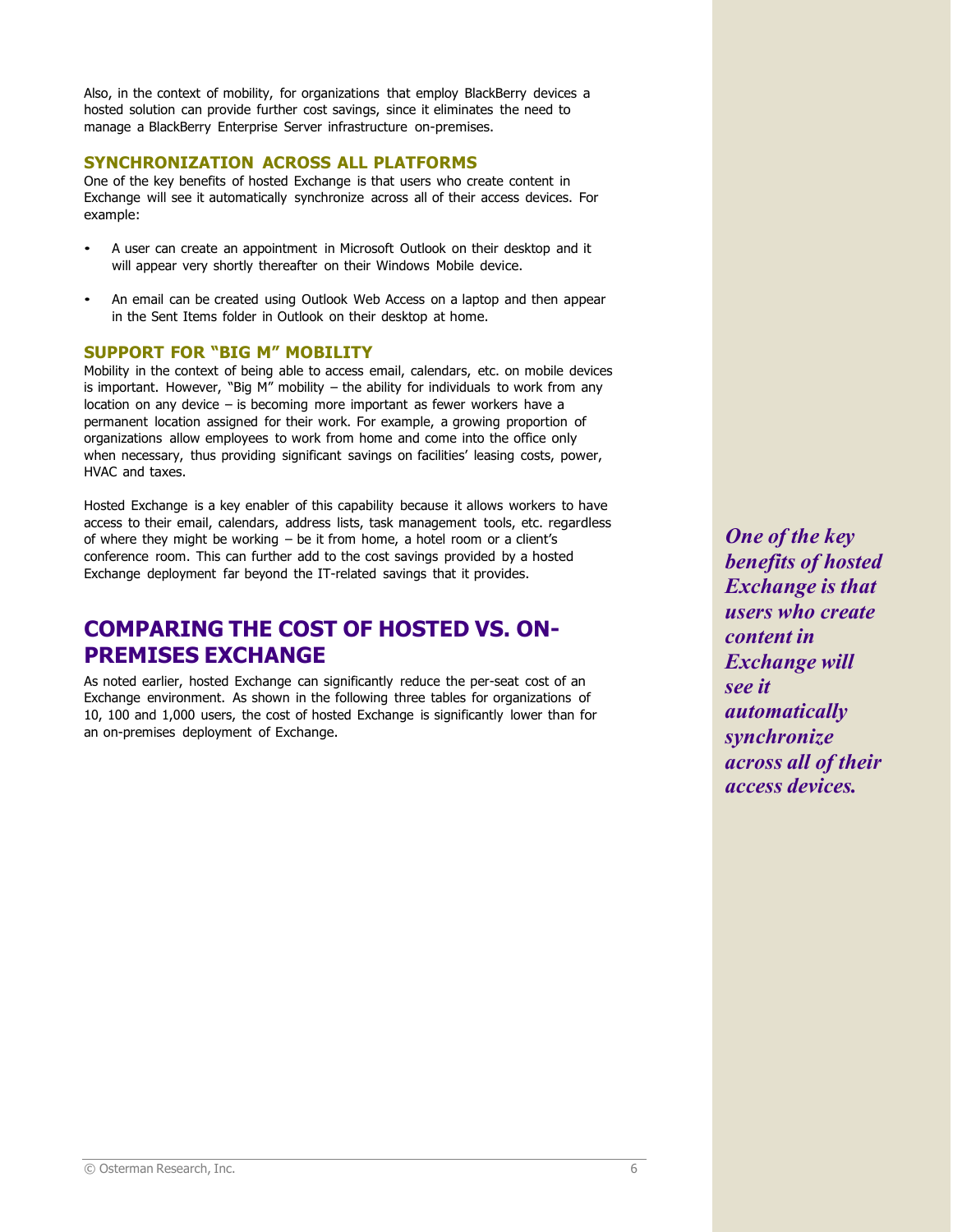#### **Figure 2**

**Three-Year Cost of Ownership for Hosted and On-Premises Microsoft Exchange – 10 Users**

| <b>HARDWARE</b>                                             |                                  | $On-$                              |
|-------------------------------------------------------------|----------------------------------|------------------------------------|
|                                                             | <b>Hosted</b><br><b>Exchange</b> | <b>Premises</b><br><b>Exchange</b> |
| E-mail server (Dell PowerEdge)                              | \$0                              | \$5,280                            |
| Three-year ProSupport and Mission Critical four-            |                                  |                                    |
| hour, 7x24 Onsite Pack                                      | \$0                              | \$1,064                            |
| AV/AS appliance (Barracuda Spam & Virus Firewall            | \$0                              | \$3,647                            |
| 200)                                                        |                                  |                                    |
|                                                             |                                  | $On-$                              |
| <b>SOFTWARE</b>                                             | <b>Hosted</b>                    | <b>Premises</b>                    |
|                                                             | <b>Exchange</b>                  | <b>Exchange</b>                    |
| Exchange Server software                                    | \$0                              | \$699                              |
| Exchange Client access licenses, 10                         | \$0                              | \$900                              |
| Software maintenance for 10 clients                         | \$0                              | \$350                              |
| <b>Windows Server</b>                                       | \$0                              | \$882                              |
| Outlook clients, 10                                         | \$540                            | \$620                              |
|                                                             |                                  | $On-$                              |
|                                                             |                                  |                                    |
| <b>LABOR</b>                                                | <b>Hosted</b>                    | <b>Premises</b>                    |
|                                                             | <b>Exchange</b>                  | <b>Exchange</b>                    |
| External consultant (4 hours per week at \$125 per<br>hour) | 0.025                            | \$26,000                           |
| IT admin cost (Year 1)                                      | \$2,000                          | \$32,000                           |
| IT admin cost (Year 2)                                      | \$2,100                          | \$33,600                           |
| IT admin cost (Year 3)                                      | \$2,205                          | \$35,280                           |
|                                                             |                                  | $On-$                              |
| <b>HOSTING FEES</b>                                         | <b>Hosted</b>                    | <b>Premises</b>                    |
|                                                             |                                  |                                    |
| \$7.99 per user per month                                   | <b>Exchange</b><br>\$2,876       | <b>Exchange</b><br>\$0             |
| <b>TOTAL THREE-YEAR TOTAL COST OF</b><br><b>OWNERSHIP</b>   | \$9,721                          | $\sqrt{140,322}$                   |
| <b>TOTAL THREE-YEAR TCO PER USER</b>                        | \$972.10                         | \$14,032.20                        |
| TOTAL ANNUAL COST PER USER                                  | \$324.03                         | \$4,677.40                         |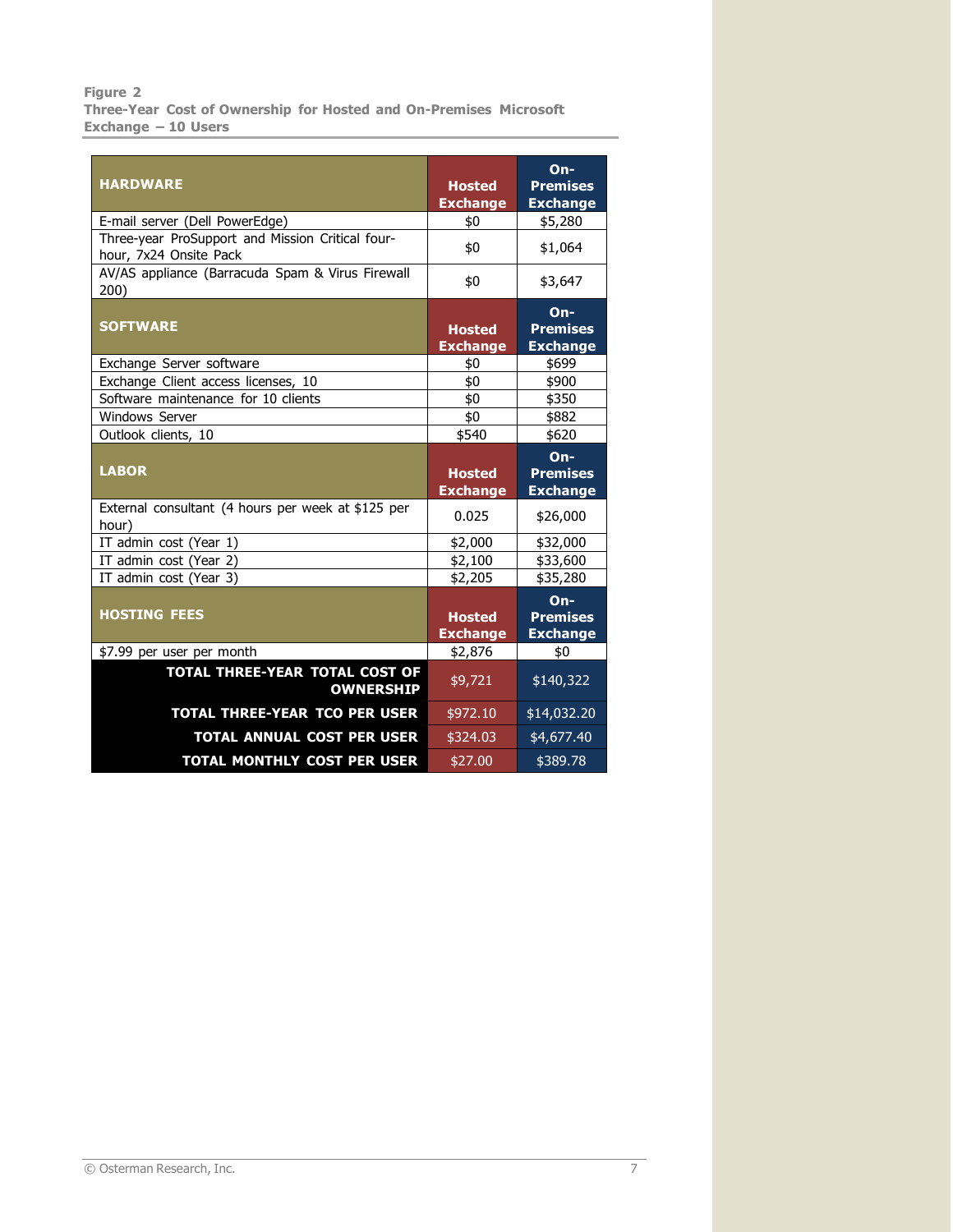#### **Figure 3**

**Three-Year Cost of Ownership for Hosted and On-Premises Microsoft Exchange – 100 Users**

|                                                                                          |                 | $On-$           |
|------------------------------------------------------------------------------------------|-----------------|-----------------|
| <b>HARDWARE</b>                                                                          | <b>Hosted</b>   | <b>Premises</b> |
|                                                                                          | <b>Exchange</b> | <b>Exchange</b> |
| E-mail server (Dell PowerEdge)                                                           | \$0             | \$5,280         |
| Three-year ProSupport and Mission Critical four-<br>hour, 7x24 Onsite Pack               | \$0             | \$1,064         |
| AV/AS appliance (Barracuda Spam & Virus Firewall<br>200)                                 | \$0             | \$3,647         |
|                                                                                          |                 | $On-$           |
| <b>SOFTWARE</b>                                                                          | <b>Hosted</b>   | <b>Premises</b> |
|                                                                                          | <b>Exchange</b> | <b>Exchange</b> |
| Exchange Server software                                                                 | \$0             | \$699           |
| Exchange Client access licenses, 100                                                     | \$0             | \$9,000         |
| Software maintenance for 10 clients                                                      | \$0             | \$3,500         |
| <b>Windows Server</b>                                                                    | \$0             | \$882           |
| Server OS software client access licenses or<br>equivalent, additional 75 (Windows only) | \$0             | \$3,077         |
| Clients, 100                                                                             | \$5,400         | \$6,200         |
|                                                                                          |                 |                 |
|                                                                                          |                 | $On-$           |
| <b>LABOR</b>                                                                             | <b>Hosted</b>   | <b>Premises</b> |
|                                                                                          | <b>Exchange</b> | <b>Exchange</b> |
| FTE IT admins (\$80,000/year fully burdened salary                                       |                 |                 |
| growing at                                                                               | 0.05            | 0.4             |
| 5% per year)                                                                             |                 |                 |
| IT admin cost (Year 1)                                                                   | \$4,000         | \$32,000        |
| IT admin cost (Year 2)                                                                   | \$4,200         | \$33,600        |
| IT admin cost (Year 3)                                                                   | \$4,410         | \$35,280        |
|                                                                                          |                 | $On-$           |
| <b>HOSTING FEES</b>                                                                      | <b>Hosted</b>   | <b>Premises</b> |
|                                                                                          | <b>Exchange</b> | <b>Exchange</b> |
| \$7.25 per user per month                                                                | \$26,100        | \$0             |
| <b>TOTAL THREE-YEAR TOTAL COST OF</b><br><b>OWNERSHIP</b>                                | \$44,110        | \$134,229       |
| <b>TOTAL THREE-YEAR TCO PER USER</b>                                                     | \$441.10        | \$1,342.29      |
| <b>TOTAL ANNUAL COST PER USER</b>                                                        | \$147.03        | \$447.43        |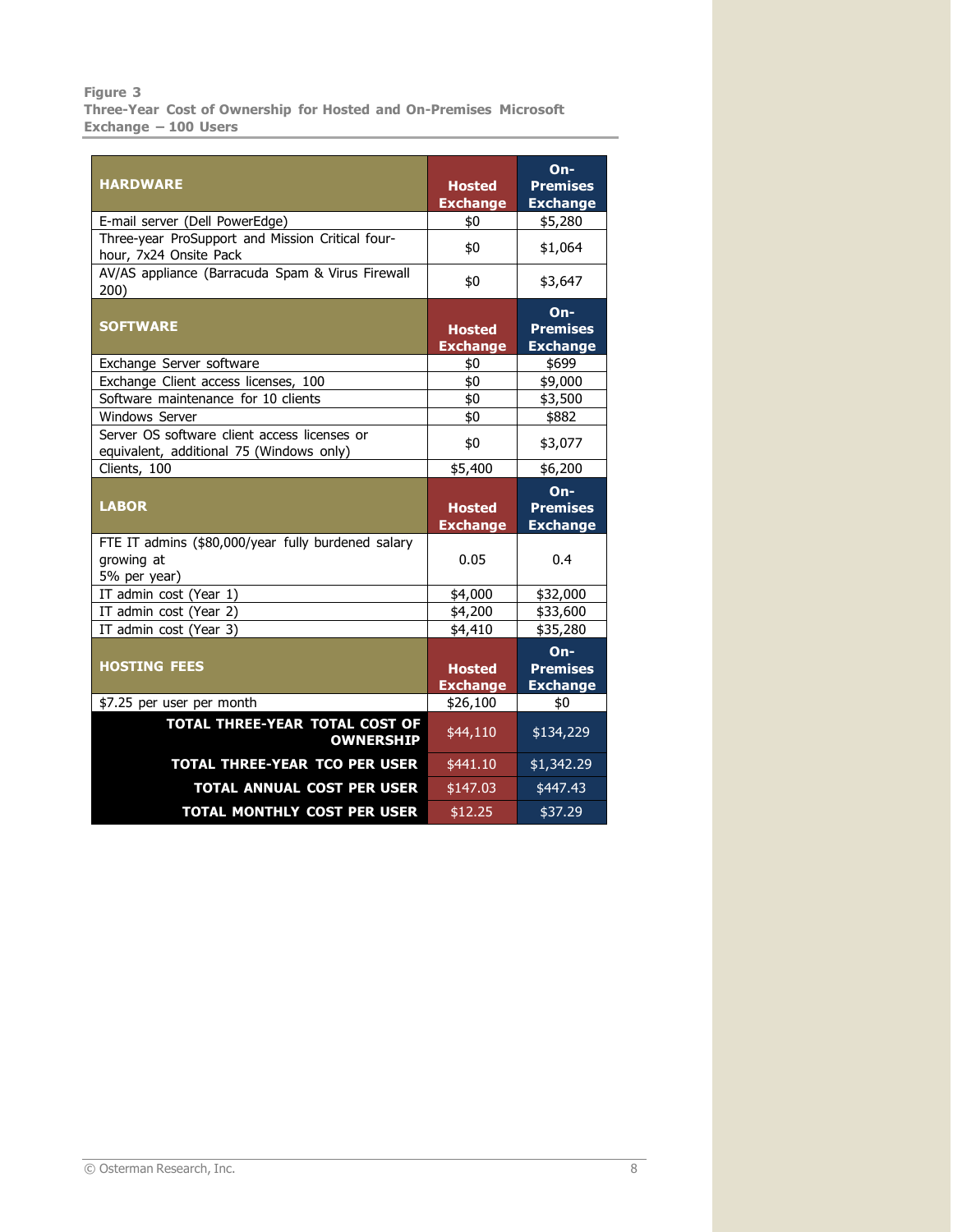#### **Figure 4**

**Three-Year Cost of Ownership for Hosted and On-Premises Microsoft Exchange – 1,000 Users**

|                                                                                        |                        | $On-$                    |
|----------------------------------------------------------------------------------------|------------------------|--------------------------|
| <b>HARDWARE</b>                                                                        | <b>Hosted</b>          | <b>Premises</b>          |
|                                                                                        | <b>Exchange</b>        | <b>Exchange</b>          |
| E-mail server (Dell PowerEdge)                                                         | \$0                    | \$5,280                  |
| Three-year ProSupport and Mission Critical four-<br>hour, 7x24 Onsite Pack             | \$0                    | \$1,064                  |
| AV/AS appliance (Barracuda Spam & Virus Firewall                                       |                        |                          |
| 200)                                                                                   | \$0                    | \$3,647                  |
|                                                                                        |                        | $On-$                    |
| <b>SOFTWARE</b>                                                                        | <b>Hosted</b>          | <b>Premises</b>          |
|                                                                                        | <b>Exchange</b>        | <b>Exchange</b>          |
| Exchange Server software                                                               | \$0                    | \$3,500                  |
| Exchange Client access licenses, 100                                                   | \$0                    | \$90,000                 |
| Software maintenance for 10 clients                                                    | \$0                    | \$35,000                 |
| <b>Windows Server</b>                                                                  | \$0                    | \$882                    |
| Server OS software client access licenses or<br>equivalent                             | \$0                    | \$39,995                 |
| Clients, 1,000                                                                         | \$54,000               | \$62,000                 |
|                                                                                        |                        |                          |
|                                                                                        |                        |                          |
|                                                                                        |                        | $On-$                    |
| <b>LABOR</b>                                                                           | <b>Hosted</b>          | <b>Premises</b>          |
|                                                                                        | <b>Exchange</b>        | <b>Exchange</b>          |
| FTE IT admins (\$80,000/year fully burdened salary                                     |                        |                          |
| growing at                                                                             | 0.2                    | 2.0                      |
| 5% per year)                                                                           |                        |                          |
| IT admin cost (Year 1)                                                                 | \$16,000               | \$160,000                |
| IT admin cost (Year 2)                                                                 | \$16,800               | \$168,000                |
| IT admin cost (Year 3)                                                                 | \$17,640               | \$176,400                |
| <b>HOSTING FEES</b>                                                                    |                        | $On-$<br><b>Premises</b> |
|                                                                                        | <b>Hosted</b>          |                          |
|                                                                                        | <b>Exchange</b>        | <b>Exchange</b>          |
| \$6.95 per user per month<br><b>TOTAL THREE-YEAR TOTAL COST OF</b><br><b>OWNERSHIP</b> | \$250,200<br>\$354,640 | \$0<br>\$745,768         |
| <b>TOTAL THREE-YEAR TCO PER USER</b>                                                   | \$354.64               | \$745.77                 |
| <b>TOTAL ANNUAL COST PER USER</b>                                                      | \$118.21               | \$248.59                 |

# **SAVINGS ARE SUBSTANTIAL, EVEN FOR LARGE ORGANIZATIONS**

An examination of the tables above reveals that a 100-seat deployment of Exchange will result in greater cost savings compared to its 1,000-seat counterpart. Specifically, hosted Exchange will result in a 67% cost savings compared to on-premises Exchange for 100 seats, and a 52% reduction in the cost of ownership for a 1,000 seat organization.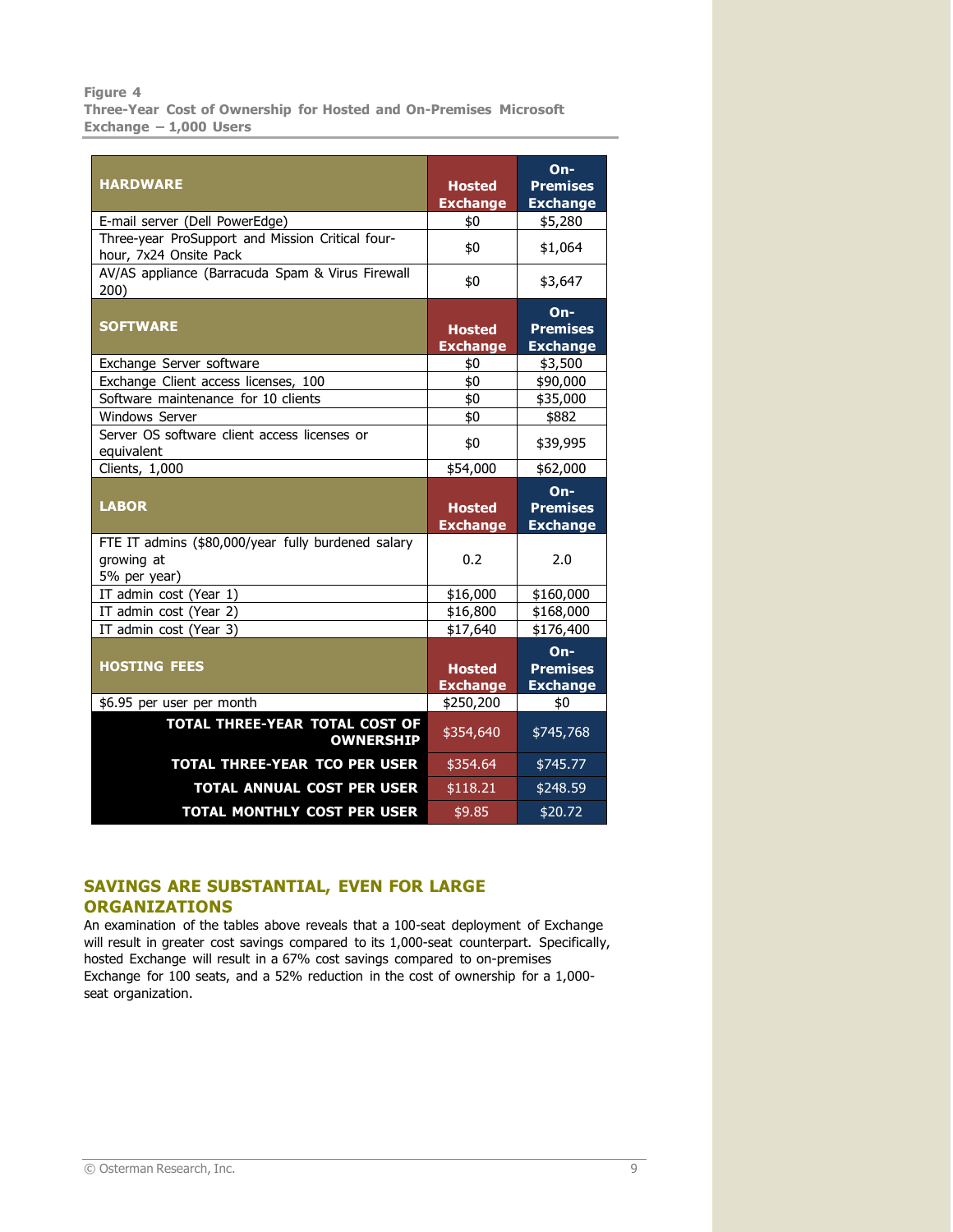# **QUESTIONS YOU SHOULD ASK**

#### **QUESTIONS TO ASK OF YOUR SENIOR MANAGEMENT**

- Is messaging management a core competency that offers our organization some sort of competitive or other advantage?
- Do we have enough IT staff members to do everything the business requires, such as messaging, security, protecting against data leaks, encryption, tech support, etc.?
- How much will it cost us to deploy all of the new capabilities that we will need for archiving, encryption, security and other capabilities over the next few years?
- What opportunity costs do we face by managing our messaging infrastructure internally?
- When we need to migrate to a new version of Exchange, how much will it cost?
- Do you have an offsite data backup plan that is tested and restored at least once annually, to ensure we can be back up and running if the server(s) crash?

# **QUESTIONS TO ASK OF A PROSPECTIVE PROVIDER: COMPANY BASICS**

- Are you financially viable?
- How long have you been in the hosted Exchange business?
- How long have you been in the specific business for which you are being considered (hosted Exchange, security, archiving, encryption, etc.)?
- How many customers do you support and how has this changed over the past six months? The past year?
- What size and type of customers do you support?
- Can you provide referenceable customers that are similar to our organization?
- What email volume do you support and how has this changed over time?
- What corporate certifications or audits do you offer?

## **QUESTIONS TO ASK OF A PROSPECTIVE PROVIDER: WHAT'S INCLUDED?**

- What is the minimum number of users that you require to set up a hosted Exchange account?
- Does each account include a free copy of Microsoft Outlook? If so, which version?
- Does each account include a free copy of Microsoft Outlook for the Mac? If so, which version?
- How much storage is included per account?
- Can this storage be allocated differentially across your users, or is it a fixed amount per user?
- How much does storage cost per gigabyte beyond the basic included in each account?

*Is messaging management a core competency that offers our organization some sort of competitive or other advantage?*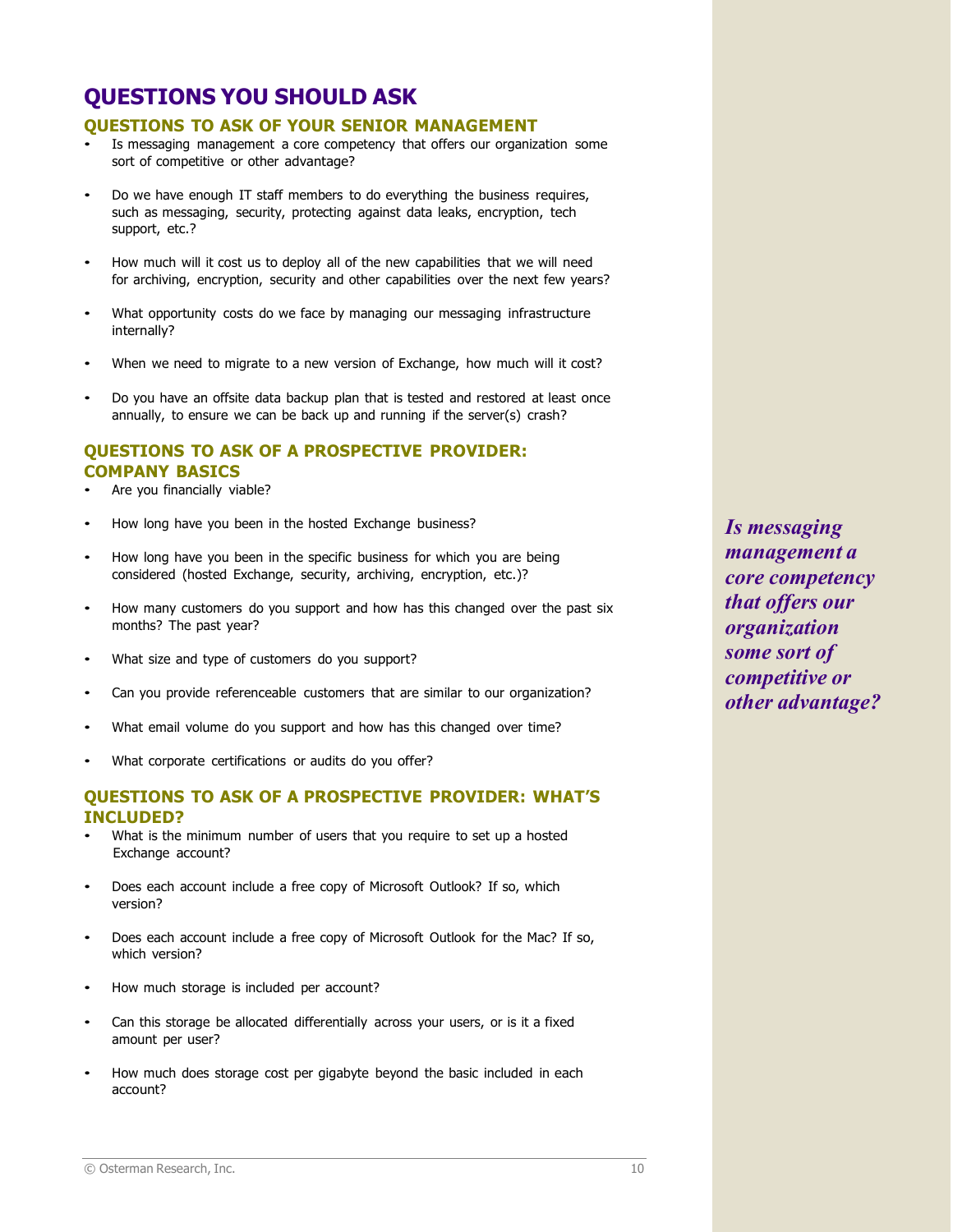# **QUESTIONS TO ASK OF A PROSPECTIVE PROVIDER: SERVICES**

- What version(s) of Exchange do you support today?
- What security services are offered as part of a basic hosted Exchange account or for an additional fee? Anti-virus? Anti-spam? Anti-spyware? Web filtering? Outbound content filtering/data leakage protection?
- What other capabilities do you offer, including archiving, encryption, hosted SharePoint, etc.?
- What mobile platforms are supported, including BlackBerry, Apple iPhone, Good Technology, etc.?
- What migration services do you offer?
- What provisioning tools are included?
- Are disaster recovery services offered if the customer system is unavailable?
- Can administrators easily add/delete/change services and users with a control panel or equivalent?
- How easy is sign-up for new services?
- Are self-migration and/or full-service migration capabilities offered?
- Do you offer dedicated servers for those clients that need it?
- Do you offer a dedicated technical account representative?
- Are end-users able to manage their own configurations and settings?

# **QUESTIONS TO ASK OF A PROSPECTIVE PROVIDER: INFRASTRUCTURE**

- How many data centers do you operate?
- Do you offer data backups for disaster recovery purposes?
- What are the specs and certifications for the data center(s)?
- Is the data center SOC 2 Type II certified? If so, for how many years?
- What architectural capabilities ensure that there is neither delay in message delivery nor any additional, unnecessary risk incurred by storing a copy of the message?
- Do you perform full, nightly backups of customer data? If so, do you perform full tests and restores to ensure that they can be restored if necessary? How frequently?
- Are you using your own technology or another vendor's?
- How scalable is your infrastructure?
- Do your data centers have backup generators, redundant telecommunication links, etc.?

*What mobile platforms are supported, including BlackBerry, Apple iPhone, Good Technology, etc.?*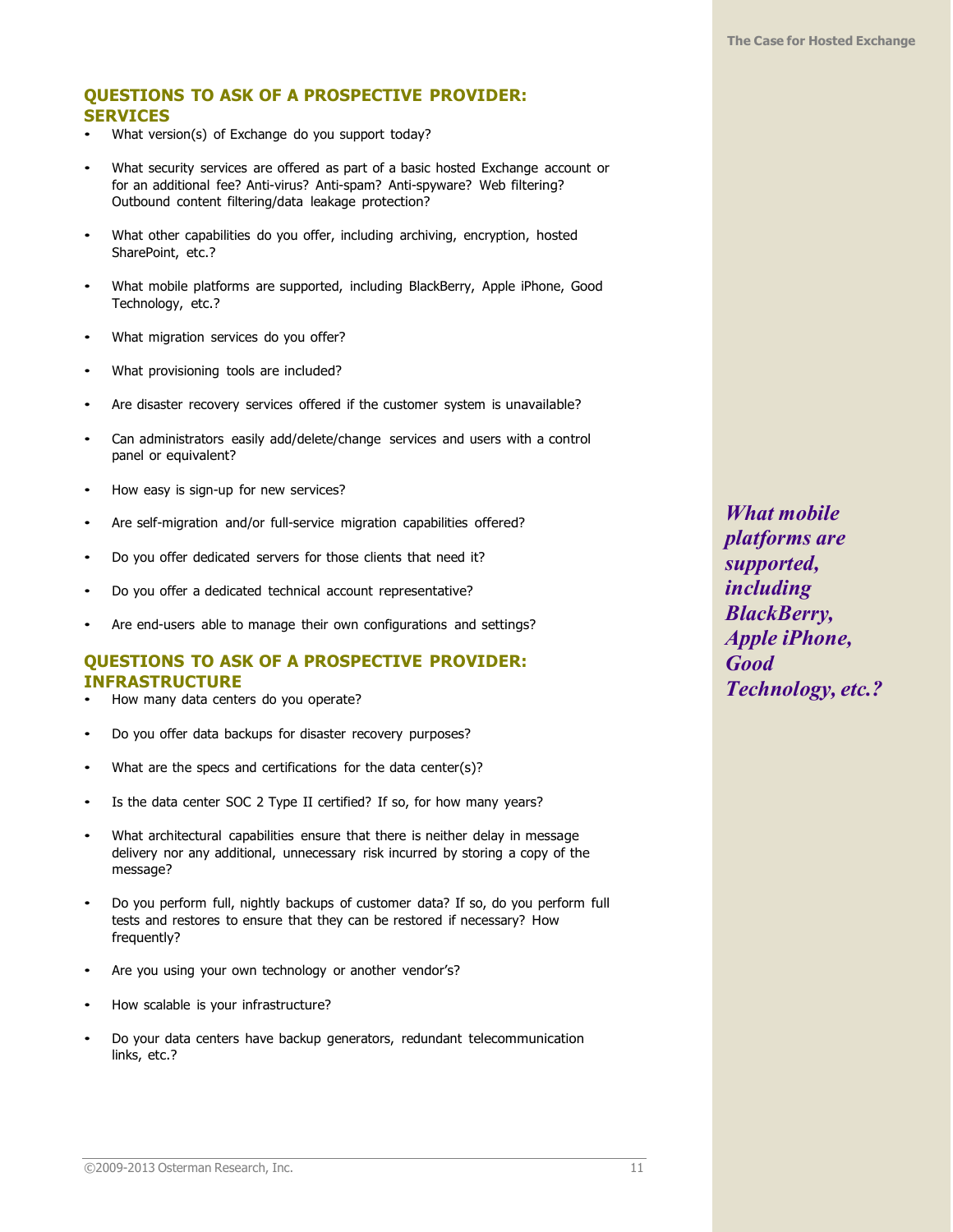# **QUESTIONS TO ASK OF A PROSPECTIVE PROVIDER: RELIABILITY**

- What Service Level Agreements do you offer?
- How much downtime has your hosted Exchange infrastructure experienced during the past month? Six months?
- Do you have a money-back guarantee if your service is down longer than your SLA specifies?

# **QUESTIONS TO ASK OF A PROSPECTIVE PROVIDER: SECURITY**

- How physically secure is your data center?
- What intrusion detection systems are in place?

## **QUESTIONS TO ASK OF A PROSPECTIVE PROVIDER: SUPPORT**

- Do you provide 24 x 7 technical support?
- If 24  $\times$  7 support is provided, is it live support during non-business hours or do you have to submit and email and receive a response the next business day?
- Do you provide different means of communication including phone, email and online chat?
- Is your support team based in the United States?
- Is only one IT administrator able to contact support with questions or can any employee with a question or issue contact a support representative?

It is important to note that not every question will be important to every potential customer of hosted Exchange, nor will an affirmative answer to every question discussed above be necessary.

# **WHAT TO LOOK FOR IN AN EXCHANGE HOSTING PROVIDER**

Not all hosted Exchange providers are created equal. There are often important distinctions between even leading vendors, and so decision makers should evaluate providers based on their specific requirements. Here are some of the key issues to consider when evaluating providers of hosted Exchange services.

#### **MULTIPLE DATA CENTERS**

Does the provider operate multiple data centers? If so, are these data centers served by multiple, Tier 1 Internet providers? These are important considerations for disaster recovery purposes, but they can also permit greater levels of uptime compared to a provider that operates only one data center or that does not use highly available Internet providers.

Further, the use of multiple data centers allows the use of a data center that is geographically closer to users and so can provide better messaging system performance. Related to this is the ability to specify which data center serves which mailboxes, something that not all hosted Exchange providers offer.

#### **THE PROVIDER'S TRACK RECORD**

The provider's track record is another important consideration. How long have they been in operation? What are their long-term uptime numbers? What is their past and

*Not all hosted Exchange providers are created equal. There are often important distinctions between even leading vendors.*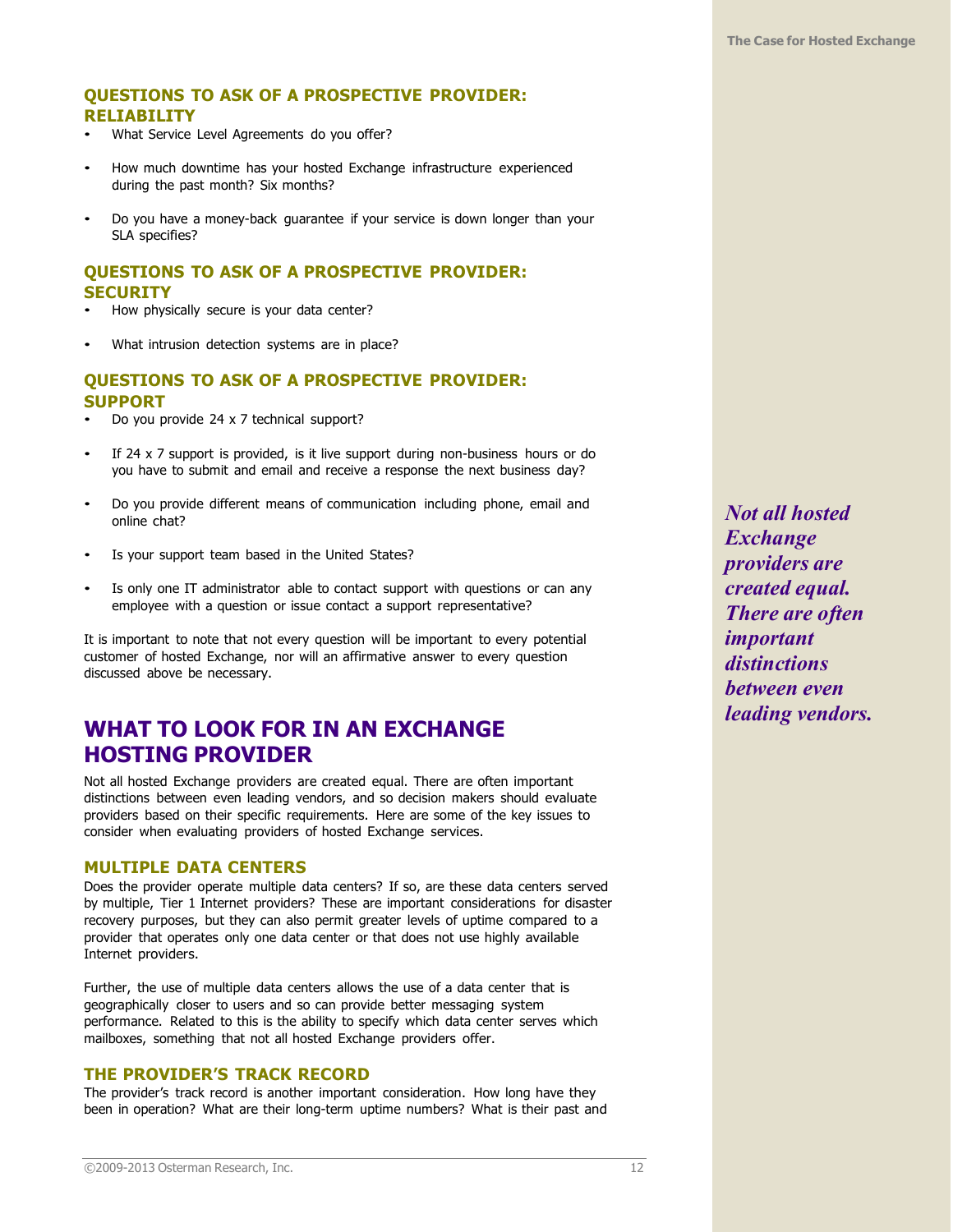current financial performance? How many customers do they have? All of these questions should be answered satisfactorily.

#### **THE PROVIDER'S LONG-TERM ROADMAP**

A provider's long-term roadmap of planned feature and function enhancements is also an important consideration in choosing a provider. When will they migrate to the newest version of Exchange? Do they offer hosted SharePoint or Lync? Do they offer hosted archiving? What other services, features and functions are on their long-term roadmap? How consistent have they been in deploying new services, features and functions in years past?

#### **THE COST AND PAIN OF MIGRATING TO A NEW PROVIDER**

Another important consideration in choosing a provider of hosted Exchange 2010 or 2013 is the tools and services they offer to help in the migration of data, either from another hosted Exchange provider or from an on-premises deployment of Exchange. This is an important issue, since the migration can be time-consuming and somewhat onerous if the wrong provider is chosen.

#### **THE PROVIDER'S SUPPORT CAPABILITIES**

It is also important to understand the specific support capabilities that a hosted provider offers. For example, how long will the provider's support organization take to respond to an inquiry during business hours? After-hours on weekdays? At 3:00am on a Saturday night? Further, what other support capabilities does the provider offer for tech support staff and end users?

# **SUMMARY**

Hosted Exchange is a robust, business-grade platform that is in use by 10 million business users around the world. It offers the full Exchange experience for users who can access it via a variety of platforms, and it free IT from the burden of having to manage an Exchange infrastructure internally. As a result, the cost of hosted Exchange can be significantly lower than the cost of Exchange managed on-premise, for both small and large organizations of 1,000 or more users.

© Osterman Research, Inc. 13